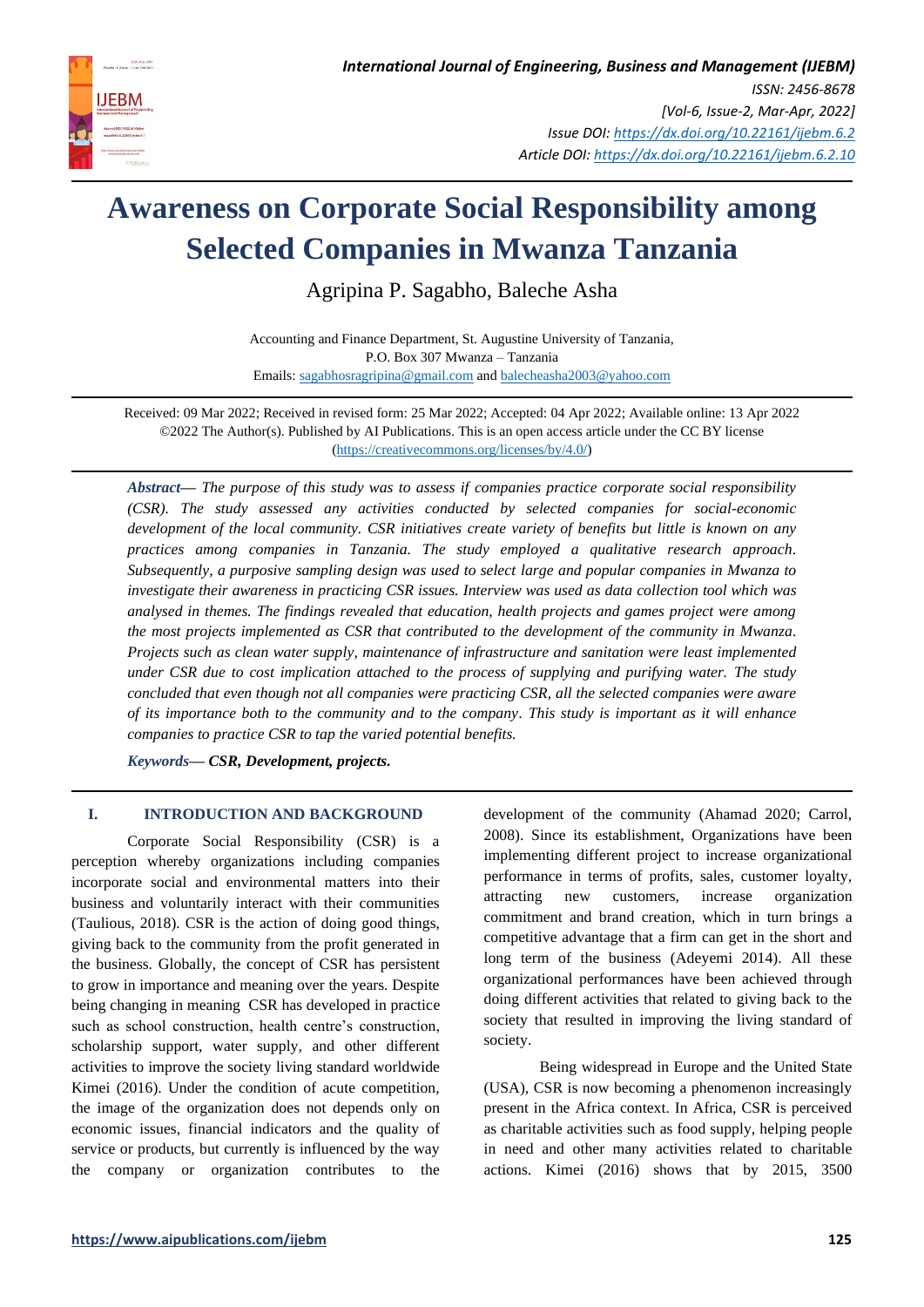companies in Africa were reported on CSR as a one third of the total companies' in Africa. This can be either companies are not aware about CSR. Most of the CSR initiatives reported are schools construction, health centre construction, and agriculture program, sports project program and environment activities. These organizations are performing CSR differently based on their preference that favors their organization, and based on the purpose of doing it (Safwat, 2015). Despite many scholars showing the CSR practices, still, African communities surrounding the organization are claiming poverty, insufficient or lack of clean water supply, poor social service, poor infrastructure, poor drainage system and dirty environment (Arnold, 2017; Kimei 2016). Organizations have been offering different initiatives to the community such as providing learning facilities to students, building health centers, providing funds or scholarships to individuals and groups among the people, school construction and business support activities to the society in Tanzania (Samer, 2018). Other organizations are involved in CSR by building public houses at low cost, simple loans and provide support to people with different social problems, such as widows, orphans and people with disabilities who are living in poor conditions, defending human rights for the people in the community. Improving the work conditions of organizations with a poor working environment to help them do their job efficiently (Mganda, 2016).

Corporations have been performing CSR in diverse forms depending on the priorities and approach of the specific organization. However, the main aim of doing non-financial activities is mainly to create the organization's image toward society, create interaction between the business strategy and society, increase workers' commitment toward organizations, and make society feel that they are part of the organization (Vartiak 2016). In this aspect, CSR activities are used to facilitate and promote community development when performed by organizations or companies. This brings a significant impact on pushing development in the area where CSR initiatives are offered (Mader, 2012; Mbirigenda, 2015).

These CSR initiatives are aimed to move people's current status to the next stage of development (Jonathan, 2016). Different scholars like (Sambara, 2015; Samer (2018) emphasizes that most companies have no formal process addressing social community relations and social activities. However, once the organization or companies observe the community's needs, they decide to support society through various actions depending on the organization priorities. Imperatively Ngeni, (2015) emphasizes that governments are offered with the chance to connect CSR's potential and align CSR initiatives with community development priorities. Similarly, there is

optimistic point of view from a business perspective that CSR is a strategic that improves the competitiveness of the organization and contributes to the development of the community within which it operates (Wopara, 2016). Ahmad (2020) shows that, organization managers decide what kind of initiatives and where to perform based on their preference and activities that favors their company. Some scholars (Porter, 2011; Ngeni 2015; Swafat, 2015) argued that CSR should be rooted in the understanding that companies and the local community are interdependent for the growth of both parties.

In Tanzania, organizations are implementing different projects to the community. Despite of these practice, not all companies are practicing Corporate Social Responsibility (URT 2019). Since privatization started in Tanzania, CSR has been an essential requirement for business companies to adhere to (URT 2019). The companies are accountable to provide support to the surrounding community for their social, economic and ethical development as provided under section 102 of The Mining Act 2015 and section 222 of The Petroleum Act 2015. Although this has been the requirement for business corporations, not all business organizations are engaging in CSR activities. Despite all these efforts that are being done, the surrounding community members are still experiencing poverty and other different social problems like unemployment, poor social services and poor infrastructures such as poor drainage systems (sewage system) that lead to bad smells and outbreaks of diseases (Ngeni 2015; Celik 2019). Mnkungwe, (2020) reported the increase of schistosomiasis/ bilharzia disease in Mwanza by 28.1 % caused by contaminated water. Despite Lake Victoria being in Mwanza Regional, a clean water supply is still a challenge because in Mwanza there is shortage of clean water supply. Meanwhile, many companies profitability is booming with others listing their companies in stock market to enjoy the share subscription by the public while little is done to improve the living condition of the local community. In other words, these companies practicing CSR initiatives know little on the extent and what motivated them to practice CSR is relatively scarce in the literature. In this paper we focus on the CSR initiatives or activities implemented by selected companies in Mwanza City that contribute to the development of local community development.

### **II. LITERATURE REVIEW**

### **Corporate Social Responsibility Concept**

Although some studies have tried to pin down indicators of CSR, there is no common definition exists (Crifo & Forget, 2015). In some definitions, CSR refers to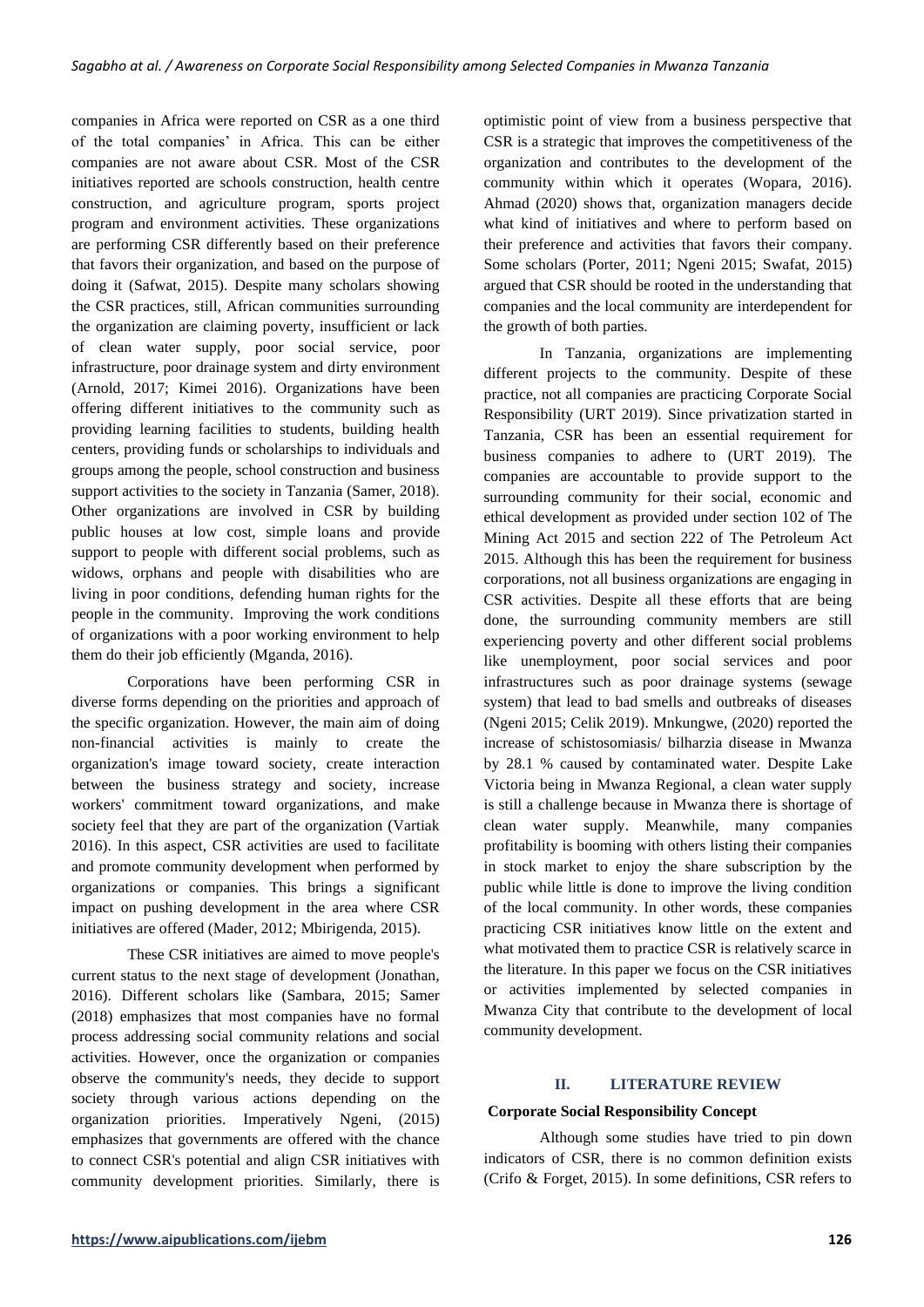firm activities that go beyond the law in incorporating social, environmental, ethical, and consumer concerns into their business operations to create shareholder and stakeholder value (Losassmeh, 2018; Guzman & Castro, 2016; Saluja, (2018). Some perspectives emphasize corporate compliance, which leads to narrowing the meaning and development effect of CSR to merely meeting particular legal requirements in the countries where particular businesses operate (Ahmad, 2020; Fox (2002). Furthermore, CSR is considered as an instrument used by the organization to link itself with the state and community to create a triangulation relationship that leads to performing business while adhering to the established regulation of the state (Joseph 2019). Most societal expectations are that organizations should achieve their economic objectives within the legal framework of considering community development by performing different social activities like education projects, health project, sanitation projects and other projects related to solve a community challenge that leads to improve living standards (Carol, 2009). Conversely, the World Bank (2004) has broadly defined CSR as "the commitment of business to contribute to sustainable economic development - working with employees, their families, the local community and society at large to improve the living standard in ways that are both good for business and good for community development.

Agudelo (2019) from a business point of view CSR is a strategy that does not only boosts the competitiveness of the company but it contributes to the community improvement within which it operates. Porter (2016) suggested that CSR should be generally rooted in the perceptive that corporations and society are interdependent and they called this idea the concept of 'shared value'. Moreover, contrasting views hold that the least kinds of literature mainly in southern Africa verified that CSR appreciably contributes to community development and work on poverty reduction (Saluja, 2018). The general concept of CSR gives directions to government and non-government organizations (NGOs) on how to deal with the business while remaining to perform the social issues around the business (Guzman, 2016). The organization should ensure to meet its business expectations of shareholders while serving the community in solving different problems by applying different activities to the society. According to Adeyemi (2014) and Carroll (2009) CSR is identified as a mix of economic, legal, and ethical responsibilities of businesses and should be offered based on four perspectives;-Philanthropic initiatives, ethical activities, legal activities and economical activities.

## **Philanthropic initiatives**

According to Baker (2015), Philanthropic initiatives or charitable activities contain actions that show the business company is doing well for the citizen. Philanthropic initiatives tend to provide social solutions for the problems that are currently facing society (Losassmeh, 2018). The organization is required to perform philanthropic initiatives to the community to established and promote the community's welfare hence development of the general society and creating impacts in improving the living standards of the local people in the community (Madrakhimova, 2013; Fulgence, 2016). Philanthropic or charitable activities are the business practice like humanity actions and providing aid to the people in the community especially people living in poor conditions. Business organizations, through business managers, are allocating philanthropic initiatives to the community as an investment for the long-term benefits of the organization and the community at large (Mbirigenda, 2015). Both Government and non-government organizations are required to perform philanthropic initiatives to support the local community's people to solve their problems, mainly social and economic problems (Carroll, 2009).

## **Ethical initiatives**

Bertezene (2014) explains that ethical initiatives are the Business Company's actions or any other organization's practice performed in different, fair, and proper activities as part of CSR to the people in the community. Ethical initiatives include providing fair wages and acting reasonably in employees' hiring practices (Adeyemo, 2016). Adhikari (2018) shows that companies that integrate their business strategies with the community considerations by establishing different policies and practices, these policies will guide the Company in CSR initiatives that are ethical to the community. Ethical initiatives emphasize that companies perform their activities without harm and discrimination, which might discourage the community's welfare.

### **Legal initiatives**

According to Saluja (2018), legal initiatives are the actions or an activity that the business Company or an organization performs and which shows that the business Company adheres and obey imposed rules and regulation. Rules and regulations might be established between the company and the Government, Government rules of laws, and the Government and the community. Legal initiatives allow the Government and the community to accept or reject a particular initiative performed by the company as part of a CSR initiative to the community's people. Legal initiatives are performed to meet public interests. These initiatives might include payment of taxes, producing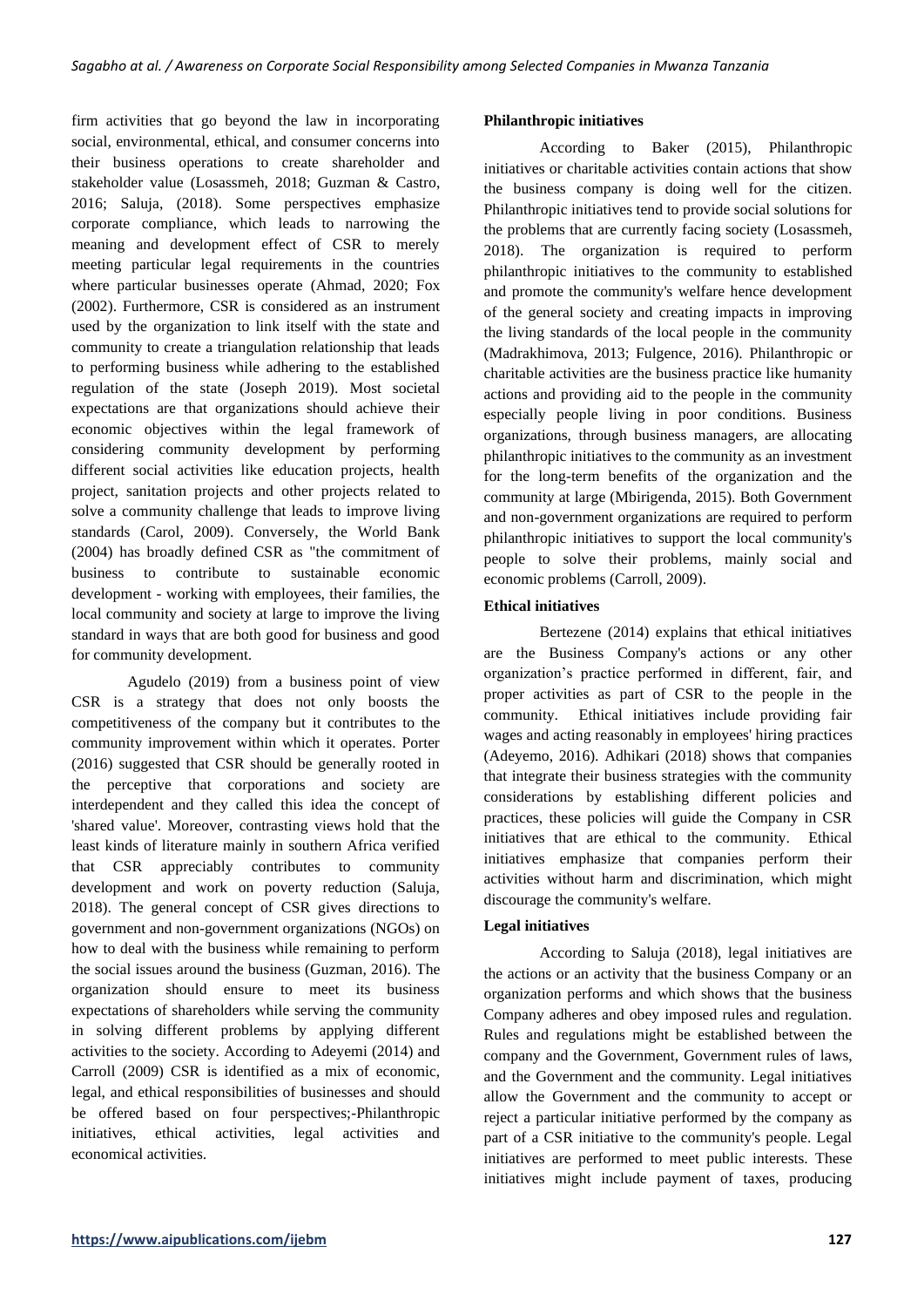quality products, and offering quality service at a low affordable price towards the society (Adhikari, 2018).

## **Economic initiatives**

According to Adhikari (2018), Economic initiatives are the activities and actions performed by the organization, which shows that the organization is supporting people in the community to improve their economic condition. The economic initiative was established to improve the economic status of the people in the community. Economic initiatives build the network to support activities that improve people's living standards (Hohnen, 2017; Kemboi, 2015). These economic initiatives include supporting projects that intend to create financial independence for most people, such as providing capital and loans without any interest to the people and providing employment opportunities to the local people (Ismail, 2009). On the other hand, economic initiatives are based on all those actions that make an organization increase its profit and financial capacity to the society. In this paper, we follow the literature referring to CSR initiatives as what firms do to further the social good as required by law and beyond the law, but at the same time we acknowledge the context within which the analysis is done, and take into account in our estimation approach whether firms in fact is aware and do apply CSR that leads to the development of the community.

The literature highlights several CSR initiatives that undertaken by different companies. Adeyemi, (2014) shows CSR initiative can be a support of building houses for the poor, schools construction to support education and to provide learning materials, supporting different projects such as poverty reduction program, syndrome immunization campaigns to support health condition of people in the community, financing special projects that aimed to advance living standard of the people. Moreover, there are other several actions related to support the community to achieve specific objectives for the advantage of the company and community in general (Sambala, 2015).

Ngowi (2015) argued that, most companies are being empowering society through supporting Education, followed by health projects, entrepreneurs' support, and environmental protection campaigns. These priorities aim to help society get the knowledge that will enable the people to solve various problems in society. The study conducted by Ngeni & Bukwimba (2015) on the role of CSR in the new economy influencing community development in Tanzania. The study pointed that, from 2001 up to 2004, companies spent an accumulative total of US\$ 20.94 for community-based projects and then increased to US\$ 23.8 in 2008- 2009. Part of it was used in health projects, and other funds were used in other areas, including education and other environmental-based projects. It also revealed that poverty eradication and sustainable development would not be achieved through Government action only. However, it requires support from different entities or corporations (Adhikari 2018). In addition, Ngeni study shows how companies are practicing CSR wherever and some local communities remain in need. Corporations are not limited on where to practice CSR (Chemwile, 2017; Musum 2019).

Based on the book written by Cheruiyot (2016), aimed to assess the CSR activities which are currently undertaken by selected organizations and the CSR initiatives that required to be undertaken by business organizations as their responsibilities to the community. The study revealed that business organizations have been performing different CSR activities to ensure they influence the public positively. The main CSR initiatives undertaken were education projects like supporting the building of schools and supporting the community to obtain capital that creates a source of income for the majority in the society aimed to solve community challenges.

Aleris (2015) in his study assessed how corporations help society to work out various challenges through the CSR practices among selected companies in Scandinavia. The study shows that corporations practice CSR through different initiatives, like health for different groups such as children under six years and women's and human rights defenders in the community. The result continued to shows that organizations helped to modify the work conditions of organizations that had the poor working condition to help workers do their job sufficiently. Further, the study revealed that corporations practice social and environmental protections as their CSR activities for the aim of future benefit.

Nwoba (2016) argued that, CSR is the inclusion of capacity building for both employees and local communities and community support programs in firm's daily operations. Ideally, capacity building for community should include and not limited to the provision of healthcare services, education and training, and offering of employment opportunity but it deal for wide range of provision of good water, access roads, electricity, environmental protection and other social activities that aimed to solve different community challenges (Kilonzo 2015). Growth in these areas overtime leads to development. Similarly, most companies that are practicing CSR are trying to give more attention to concerns like schools and hospitals at the expense of engaging in long and short-term workplaces (Celik 2019; Ngeni, 2015). Since there are different CSR activities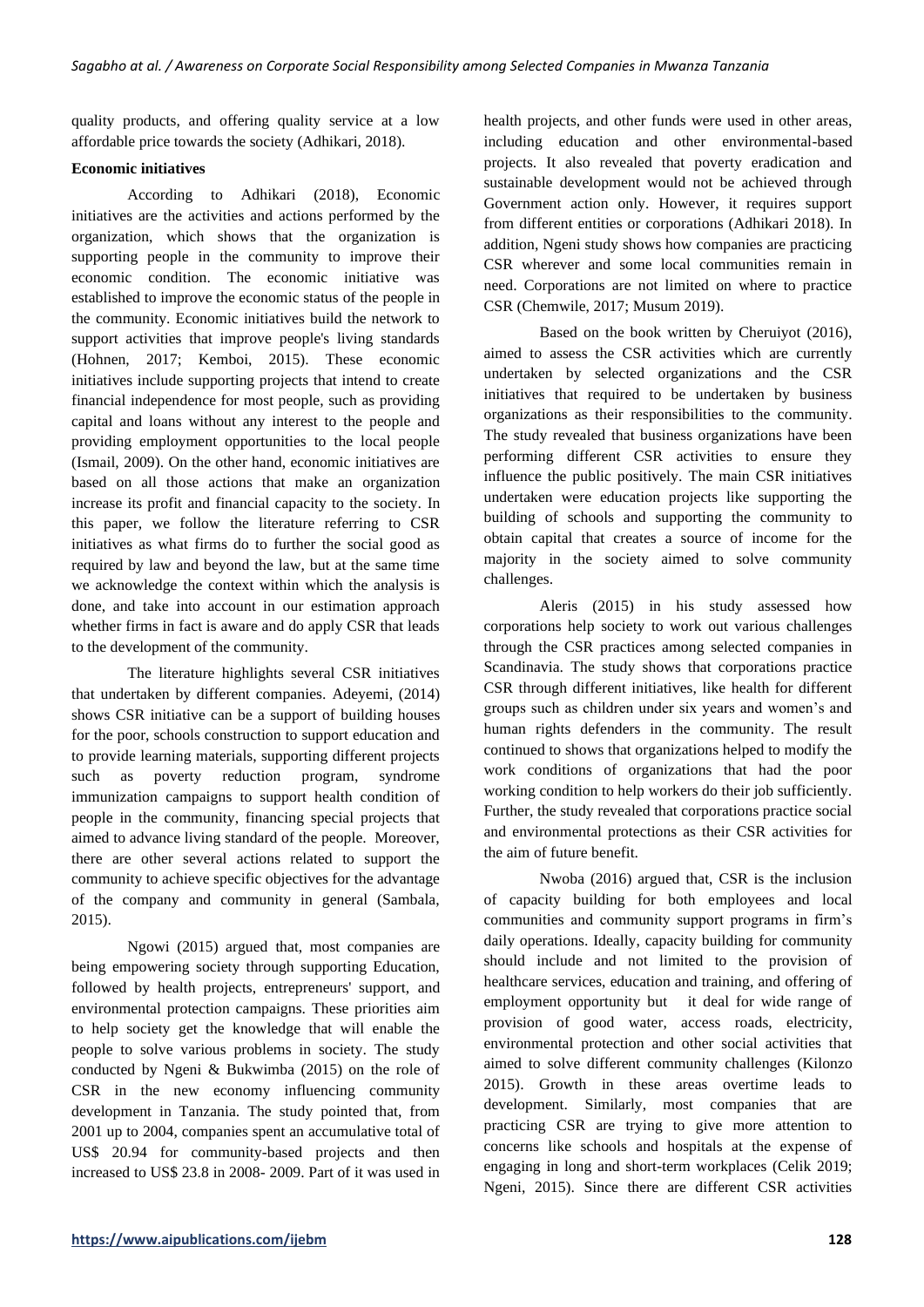employed by different organization, this paper needs to investigate other CSR practice from selected companies that are employed and address development of community.

## **III. RESEARCH METHOD**

The study employed qualitative research approach- a case study design where each selected company was considered as a separate case. In Mwanza City there are 153 registered companies (https:www.Brela.go.tz) that fit this study. The study used non probability technique - purposive sampling to select twelve large companies which are expected to be involved in CSR initiatives. The data were collected by using Semi structured interview to the purposively selected managers of each company. The interview data were transcribed, coded and analyzed in themes.

#### **IV. RESULTS AND DISCUSION**

#### **The CSR initiatives undertaken by selected companies**

The focus was to assess the kind of CSR activities implemented by these organizations to the society that surround their companies. The interviews results indicated that management's primary concern about CSR was to provide education support and employment opportunities mentioned by all twelve participants. Thereafter health support was undertaken by ten out of twelve companies. Other most initiatives reported was sports and games support that was undertaken by eight companies. Similarly, event support to different concerts was reported by five companies, while entrepreneurship project, orphanage and disabled people support and sanitation has been undertaken by four companies. The most little undertaken project was water project and infrastructure project support reported by three companies. Interviewees revealed their initiatives focus on the company priorities, budget and policies. They differ because each company has its policy and priorities.

These findings are in the line of corporate accountability theory introduced by Hodkisonsin (1998). The corporate accountability theory needs corporations to be accountable to the public or society by supporting social services like education support, health program, water project and other projects that aimed to improve living standard of the society. Through findings obtained it show that companies are responsible to the public. This argument was also supported by Tripath (2016) who recommended to the organization to be accountable to its dealing effect for the internal and external effects. Similarly, Tripath (2016) adds that companies should be responsible to the development of the entire community where they operate their business. This confirms that application of corporate social responsibility activities that reported by different organizations they are insuring that, corporations are accountable to the development of the community.

#### **Education support**

Findings from the interview show that selected companies consider education as the preliminary position in the development of the community in general by enabling youths to become knowledgeable for the benefit of the country and individuals. Also, through education, the youth becomes a good leader for the future. Companies have contributed to education through engaging in different activities such as supporting the construction of classes' in different schools in the country. Similarly, they had provided educational material like desks, books and other material that facilitates the learning environment. One participant said; "We engage more in education because education is the key to all development". This means giving practical advice, sponsoring different education programs and physical support that are good to the communities. Mostly we always support one person (youth) from each region in Tanzania every year as our policy says (Interview 1, August 2021).

### **Employment opportunity**

Busine**ss o**rganizations create and offer employment to the professional Tanzanian as well as caring their responsibilities in recruiting local communities as a way of undertaking CSR**.** These employments have been provided to support community development and make organization operate well in order to meet its targets. Participant 5 shared that; Our Company considers doing these good things by offering an employment opportunity to the Tanzanian community who has qualifications. Similarly, local communities who have no qualifications are considered for casual work. We also offer temporary employments to the member of the surrounding community.

#### **Health support**

The findings revealed that most companies have been supporting health projects through different activities like health centre construction and offering health facilities such as bed sheets, wheelchair and other medical equipment to different hospitals in the country. Participants believe that a person's health is his or her capital, so most organizations focus on health projects to improve the health of general community members so that they can work to bring about their development. Interviewee 5, August (2021) recommended that their organization has supported the construction of one ward at Bugando hospital for more than one hundred millions Tsh and organized people to donate blood for patients as a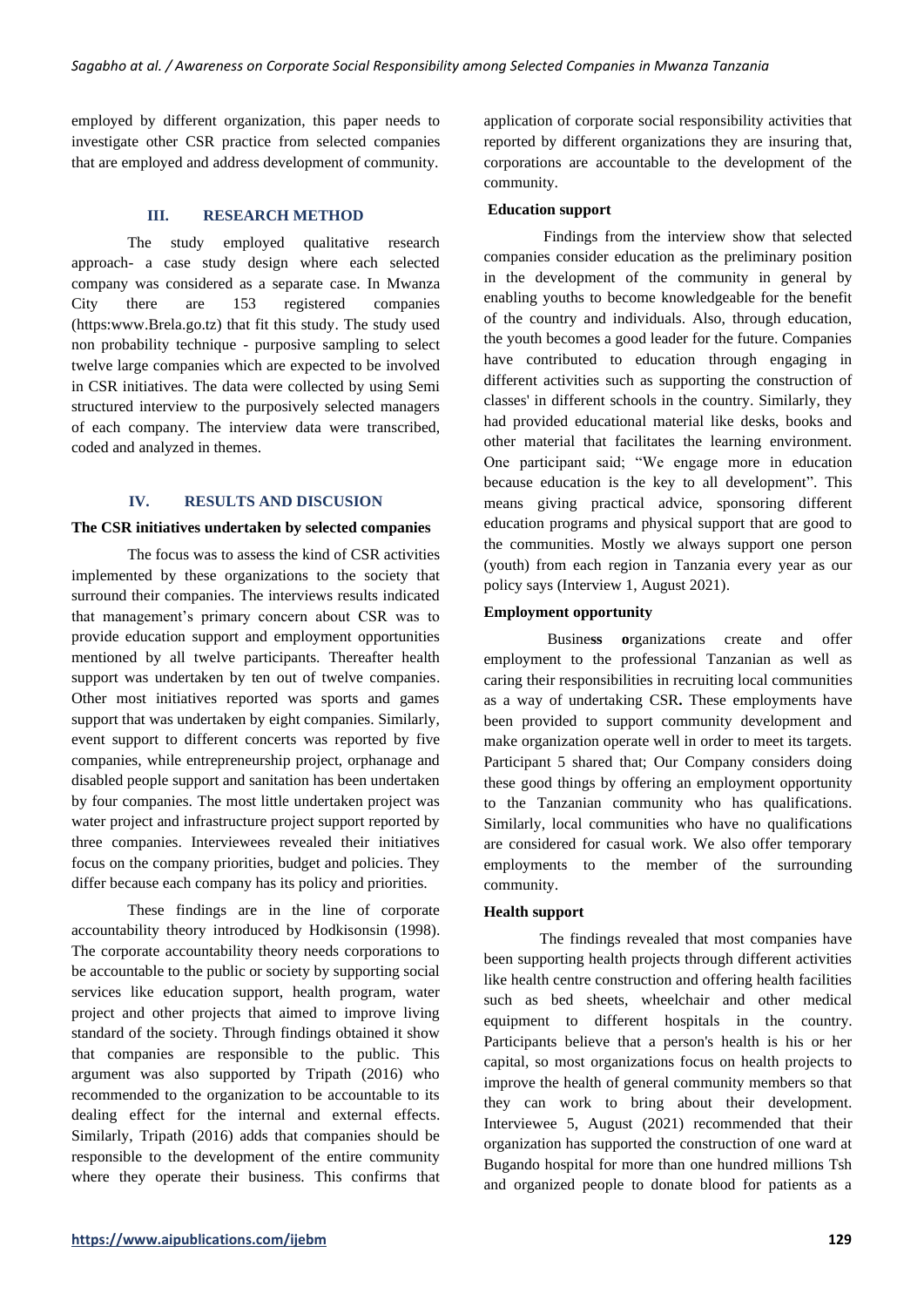means of supporting the development of general society based in health.

#### **Sports and games support**

The study found that sports are a part of enhancing health and promoting various human talents. Therefore organizations have supported different sports items and funds to enable the games and sport. Organizations have involved in construction of football stadiums, the provision of sports jerseys, footballs and other equipment needed for sports. On other hand one interviewee shared that; an initiative that we use mostly to support society is to support local sports clubs and countrywide. We are taking responsibilities to support disabled sports so that they do not lag in sports matters. We believe in helping these students we develop their talents. (Interviewee 8, August 2021). This means that many organizations contribute in different ways to the development of society. Corporations involved in social responsibility that aims to reinforce the investment in youth by empowering them in artistic and other potentials.

### **Entrepreneurship support**

Corporations support small entrepreneurs and other activities to support economical projects and programs that are organized by business organizations and nonprofit organizations that aimed to solve challenges related to poverty. Company 1 financed the seminar in Rock City that had 500 entrepreneurs' participants who were learning about how to start and run a business. This seminar was intended to empower people who are in the lower class in the community to improve their economical capacity. Similarly, some companies are offering simple loans to women groups and youth groups to finance them in terms of capital so that they can able to run a small business. Moreover, farmers are financed or supported through being given agricultural facilities like fertilizers and good seeds. Organizations dedicate financing attention to empower the community in general by supporting them in economic development. The study indicated that CSR is about doing a valuable project to society that contributes something to their life.

### **Sanitation projects**

The results of the study show that only some companies are involved in sanitation activities in the community. Organizations have been promoting and organizing the hygiene day by going to sweep a specific area like in the City and the marketplace. Organizations have contributed to sanitation by providing cleaning supplies such as brooms and scrubbing brushes to schools and hospitals. As sanitation projects have been proven to be implemented by the least organizations, the various areas where developments activities are taking place have continued to be in a state of disrepair. Interview 2, August (2021) said; "although we are involved in hygiene projects, we do so once a year which is a hygienic day. The fact is that environments such as markets are highly polluted as government vehicles involved in garbage collection are not always available. This is because the environment is enormous. This has led to piles of debris on the side of the road even in the market and sewers filled with debris"

### **Water project support**

Water projects are among the initiatives seen to be undertaken by a few organizations. However, some organizations have shown interest in contributing to water services for general community. One organization has contributed to a water project by drilling wells in Nyamongoro village for 65 million shillings and engaging with DAWASCO in supporting a water project supply in a different area in the country. The study shows that water projects are costly which makes them less likely to prioritize it. Therefore, water projects seem to be undermined by many organizations because each organization has its priorities and policies in contributing to the community. This means that organizations implement those projects that are in their priorities and that sometimes do not require significant expense. Based on the findings obtained in this objective, companies are responsible for contributing to the development of the general community in the country. Companies are using government and company priorities and project that have greater impact to the society in undertaking corporate social responsibility to society. This implies that the company can able to undertake the social project far from the local community without any consideration for why far while even the local societies are suffering the same (Swafat 2015).

### **Orphanage Support and disabled people**

Various organizations have continued to recognize that CSR is doing good things for community members. Some organizations have been providing support to orphanages centers and the disabled as a CSR to their organisation. These organizations have been offering different support such as providing food, clothing and sponsoring the number of orphans' students. These companies have been supporting these disabled and orphans in different areas in the country. In the Mwanza contextual, companies were contributing to the Upendo daima center. One manager emphasizes that; With the prompt service and goods we offered to the community, we still acknowledge the policy of giving back to the community from the profit we receive, helping the needy and orphans have been part of our responsibility. We help them to make them live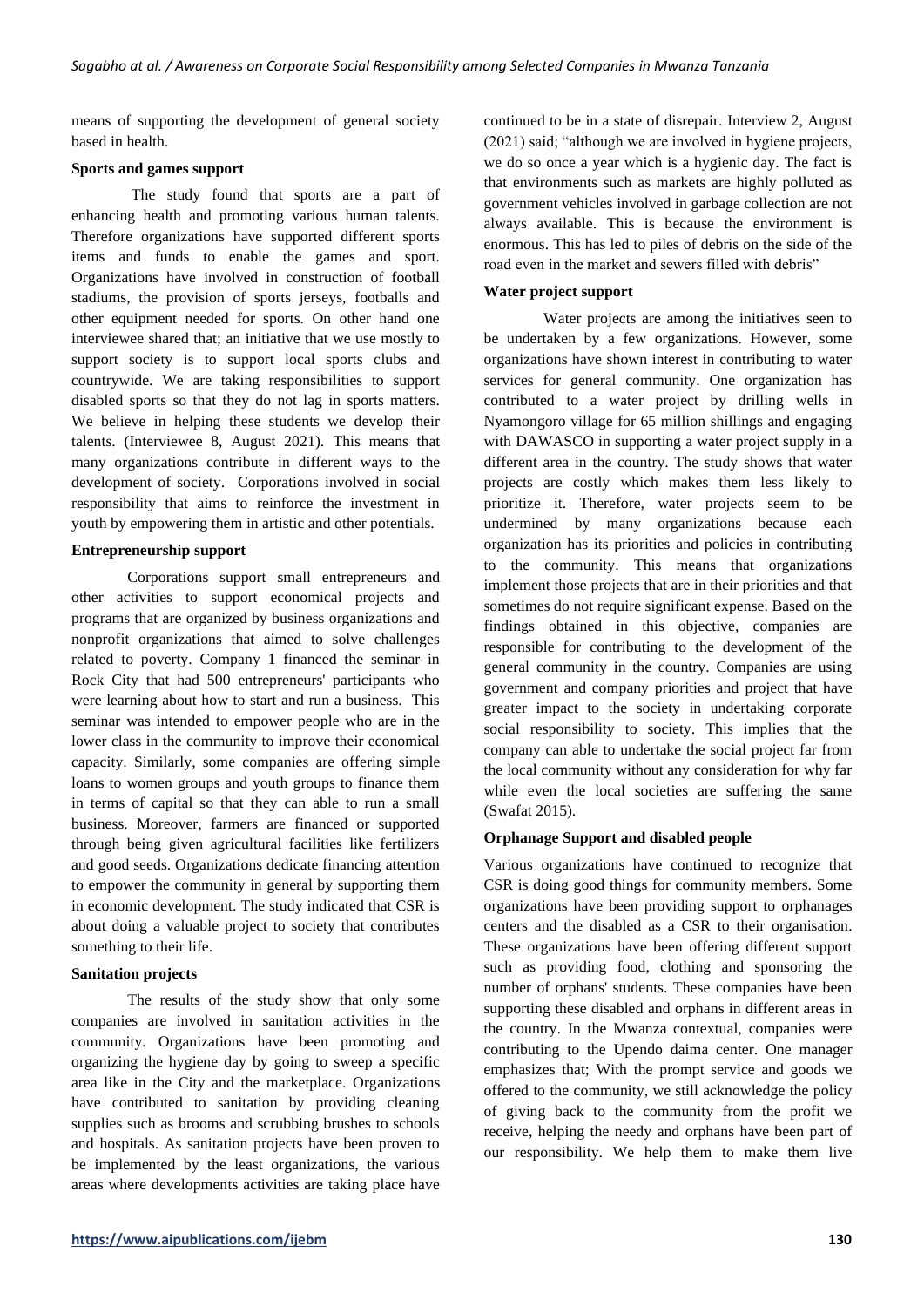happily and have a better future (Interviewee 10, August 2021).

### **Event Support to Different Concerts and Occasions**

In this study, findings show that some organizations have been at the forefront of facilitating various events. Concerts support has been among the events being supported like music events, artists, seminars of various conferences, and other different concerts. Organization 9 has been contributing T-shirts at the arrival of government officials at various meetings and celebrations such as independence days and other events. One manager shared that "We are interested in financing events and concerts because through these concerts the community learns a lot" (Interviewee 9, August 2021).

This means that each organization has its priorities that motivated them in implementing CSR as a means of contributing to the community development.

These findings are in line with the corporate accountability theory introduced by Hodkisonsin (1998). The corporate accountability theory needs corporations to be accountable to the public or society by supporting social services like education support, health program, water project and other projects that aimed to improve the living standard of the society. Through findings obtained show that companies are responsible to the public. This argument was also supported by Tripath (2016) who recommended to the organization to be accountable to its dealing effect for the internal and external effects. Similarly, Tripath (2016) adds that companies should be responsible for the development of the entire community where they operate their business. This confirms that application of corporate social responsibility activities that reported by the different organization they are insuring that, corporations involved in CSR activities are accountable to the public and in other hand to the development of community.

Through education initiatives, these business organizations have been supporting different activities which have the main aim to empower students to access learning opportunities to gain appropriate knowledge and skills for personal benefits and the country in general. The education initiatives undertaken or that has been offered by those selected companies are school construction; Example Company 5 supported the construction of classrooms to Butimba primary school. Other initiatives include school facilities like desks, books, and other school material. Similarly, projects like Information technologies has been facilitated by some organization to support students to have access with the internet, the digital classroom that facilitated student to study digital and helped most students and staffs to learn wherever and use e-learning to learn more materials that created conducive learning environment . Likewise to the study conducted by Fulgence (2016) revealed the same results of how education support is being done by different companies through offering school facilities like desks, books, school constructions, and other learning facilities.

Other initiatives offered by most companies are health projects. Conversely, these selected Companies have been providing health support in different health centers and hospitals. The health project has been undertaken to improve the health services by providing health facilities like hospital beds, bed sheets, wheels chair, and other facilities that enable the provider and receivers of health services to be comfortable in service all over the country. Similarly, company 5 supported to build of one ward in Bugando hospital that used more than 100 million as health support that helps to add the area for accommodating the patients for the acute or intensive care services. Company 1 and 10 provided health facilities to Bugando and other different hospitals in the country.

The outcome was consistent with the findings of Ngeni (2015) that health, education and entrepreneurship skills support is the outmost initiative offered by companies when deciding to support community development. The health project is mostly undertaken to rescue the health of the general society in the country. Likewise, Apart from the African context, Companies in Canada also perform different initiatives or activities towards the community but educations, economic projects and financial projects based are the most initiatives that have been implemented by business corporations for the intention of creating development in the society and Country in general (Hohnen, 2017).

Furthermore, in economic support, these companies have been implementing different initiatives to support people in the society, so that to empower them economically. The initiatives used were to provide seminars about running a small business and supporting the small group by proving them simple loans to support the capital of the local community. Similarly, another economic empowerment was undertaken through providing employment opportunities to the people in the community. All these initiatives were undertaken to improve the living standard of the people. The findings agree with Masum (2020) and Ngeni (2015 ) who argued that general development of the country cannot be achieved through government only but, it requires support from different entities to provide economical support like employment, capital and other means used to raise life standard in order to empower the society.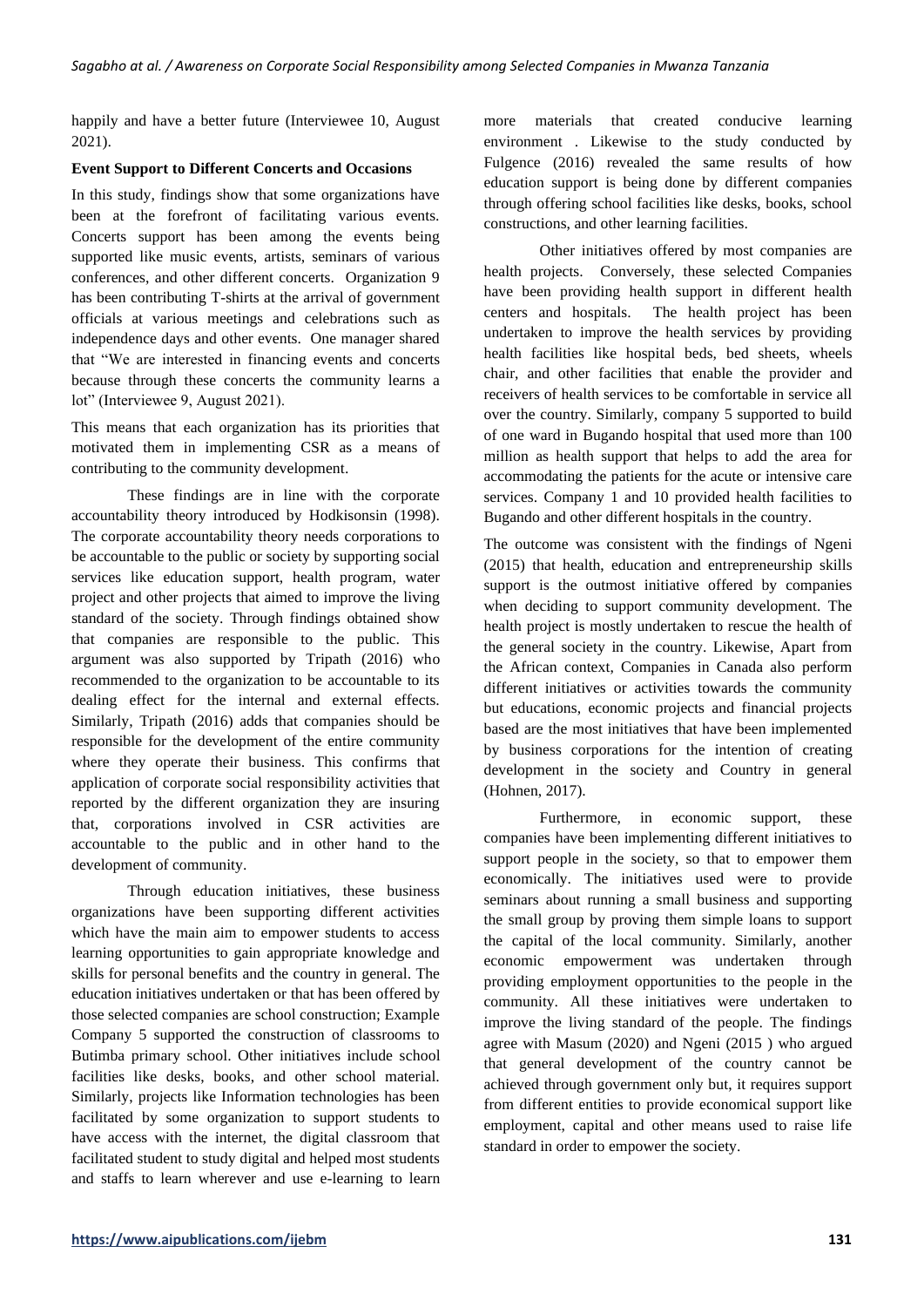Commonly, Education, entrepreneurship skills, health projects and employment opportunity are the most initiatives which are considered essential in different companies because they believe that these project can provide knowledge and strengthen health which help the society to be healthy and obtain skills which in turn leads to creating employment opportunities and source of other economic opportunities to the greater part in the society. Initiatives like sanitation, infrastructure improvement project, and water project have been undertaken by the least companies where most of these least companies provided water support to different schools. These projects are considered important to the community but its implementation is not much considered with the need. The findings show that this is because each company has its priorities and aim of doing such activities. The findings concur with Swafat's (2015) study who recommended that, due to the different priorities and reasons of undertaking CSR, many companies are stressed more on education and health support while projects like sanitation, water support, and tree planting project are seen to be less considered.

Additionally to these findings presented by selected companies, the criteria that have been used in offering support to Community was mostly based on general community need in the country, priorities of the company and government, and to the least companies based on surrounding community need. These are the findings also supported by Cheruiyot (2016) revealed that companies are performing CSR based on general social needs in the country and with least level for local community to help in solving the problems facing the society. These findings imply that Companies are implementing CSR in general. It seems that local communities are not much considered. Corporations should implement CSR initiatives towards the general community but they are supposed to put the best considerations to the needs of the surrounding community as required by the mining Act (2015) section 102 and The Petroleum Act (2015) section 222. The study revealed that organization policy and priorities have been the main criterion in choosing the initiatives to undertake, this means the communication with the local authority on what is the basic need to the local community is less. This argument agree with the comment give in the study of Sambala (2015) that, companies are practicing CSR wherever and some local communities remain in need due to the priorities of organizations and insufficiency of policies on CSR implementation.

Therefore the organizations are supposed to communicate with the local community to know the most need so that to take the initiative to be of value to the community. Similarly, government priorities and great impact on society have been identified as the criteria in selecting the kind of initiative to be undertaken. These imply that the local community can have a significant need that is not in the government and company priorities and it cannot be taken into consideration.

In other hand, participants have shared that in Mwanza city, most of the companies are branches they are not headquarters. By being not headquarters, they are not directly involved in preparing the budget, so they are just implementers of what has been prioritized by their headquarters that can not directly focused to the basic need of the local community. The findings concur with Ngeni (2015) found that, Commonly, Education, entrepreneurship skills and health projects are the most initiatives which are considered essential in different companies because they believe that these project can provide knowledge and strengthen health which help the society to be healthy and obtain skills which in turn leads to creating employment opportunities and source of other economic opportunities to the greater part in the society. Similarly, Cheruiyot (2016) agreed that; initiatives like education and economical independents through employment projects are the most crucial initiatives undertaken in Africa to reduce poverty and illiteracy.

# **V. CONCLUSION AND RECOMMENDATION**

The study investigated the participation by companies in CSR initiatives. The study employed a qualitative method, a case study design that focussed on twelve selected companies stationed in Mwanza City-Tanzania. The findings revealed that CSR activities were mainly undertaken by most of the selected companies. Specifically, the study found that health support, education support, offer of employment opportunities, sport and games support were among the most CSR practiced by the selected companies. The least CSR activities undertaken by the companies include support to disabled individuals, entrepreneurship skills, sanitation projects, infrastructure maintenance projects, water projects and digital inclusion. These organizations contribute to the overall development of the Tanzanian community in the country.

Organizations should communicate with local community leaders to identify the opportunities existing to them that organizations have planned to support the lives of the community through the provision of some social services. This will help the community leaders to express the most important to them and then, the organizations can undertake social services that are the best needs to the given community. Hence it improves the living standard of the society. Similarly, the government of Tanzania should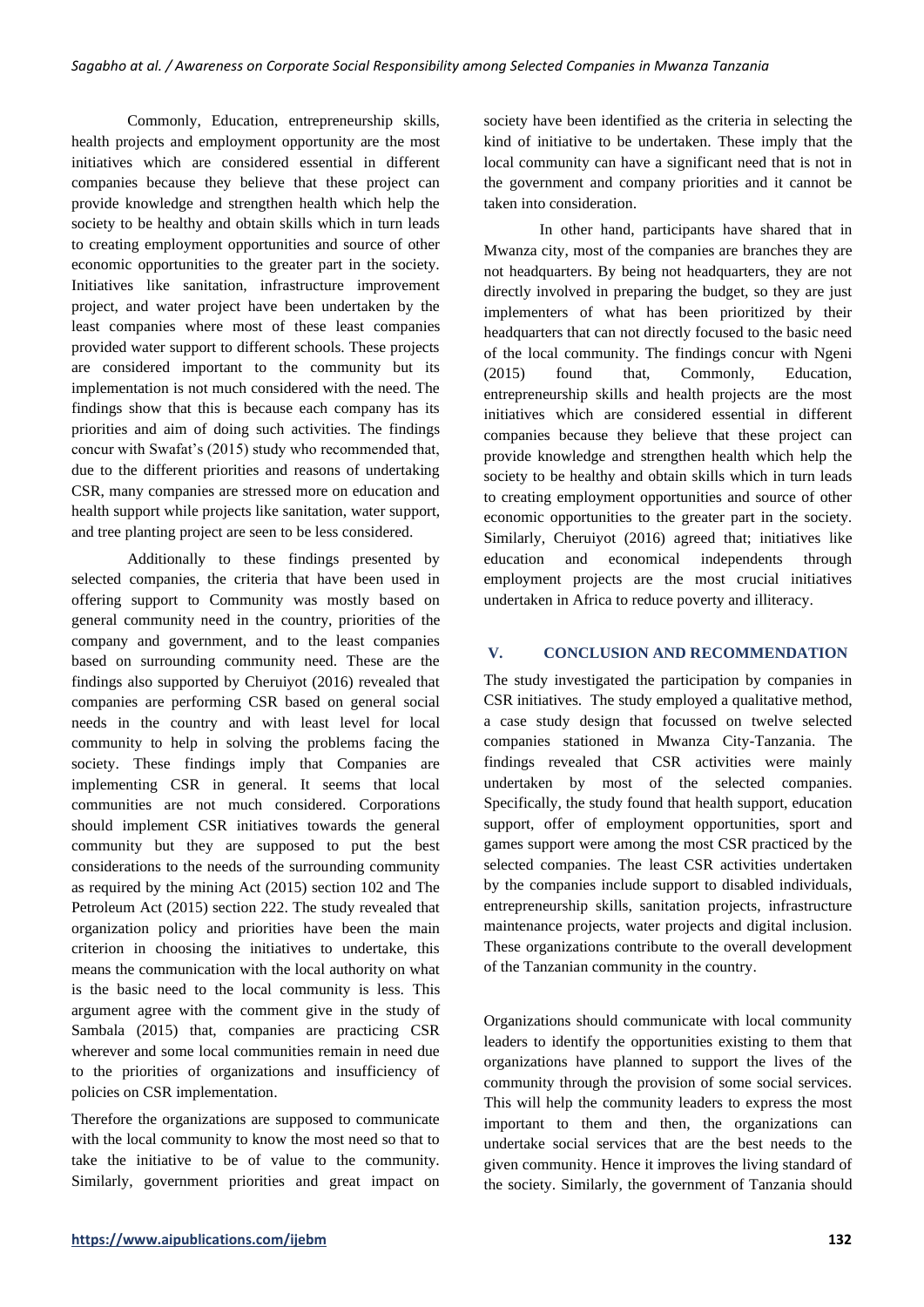establish specific institution that gives direction to the companies on CSR activities rather than the Tanzania Investment Center Agency which is responsible to register foreign companies and to give direction and guidance to assist the community concerned.

The study recognizes the limitation on data collection, lack of information from the community, due to time constraint. Hence we recommend future studies to assess CSR practices among communities in Mwanza by interviewing different stakeholders like citizen, Ward and Village Executive Officers.

## **REFERENCES**

- [1] Adeyemi, A., Odetayo, T. Sajuyigbe, A. (2014). Impact of corporate social responsibility on the profitability of Nigeria Banks.*International Journal of Academic Research in Business and Social Sciences, 4* (3), 252-258.
- [2] Adhikari, D. R. (2018).Corporate social responsibility domains and related activities in Nepalese Companies. *Tribhuvan University of Nepal, Kathmandu*.
- [3] Aleris, M. (2015). *Corporate social resiponsibility in health & care service in Scandinavia.(1st ed.* Scandinavia, Sweden: Aleris Parent Company Publishers Ltd.
- [4] Ayman I. F. Issa., (2017). The Factors Influencing Corporate Social Responsibility Disclosure in the Kingdom of Saudi Arabia. *Aust. J. Basic & Appl. Sci., 11*(10): 1-19
- [5] Ahmad, M. H., Azizi, A. H. and Masum, A. (2020). Corporate Social responsibility and its effect on community development. *Journal of Business Management*, 35-40.
- [6] Arnold, M. F. (2017). Competitive advantage from CSR program. *Innovative CSR. Routledge*, 102-130.
- [7] Camilleri, M. A. (2017). Corporate Social Responsibility: Theoretical Underpinnings and Conceptual Developments. *Stages of Corporate Social Responsibility: From Ideas to Impacts*.
- [8] Carroll, A. B. & Shabana, K. M. (2010). The business case for corporate social responsibility: A review of concepts, research and practice. *International journal of management reviews, 12* (1), 85-105.
- [9] Carroll, A. B. (2009). A history of corporate social responsibility: Concepts and practices. *The Journal of Oxford Handbook of Corporate Social Responsibility*, *3* (2), 32-56.
- [10] Celik, A., Abdul-Kareem, A. &Yilmaz, H. U. (2019). The impact of corporate social responsibility on community development: Evidence from Ghana. *Global Journal of Business, Economics and Management, 9* (3), 122-133.
- [11] Chemwile, P. (2017). Relationship between Strategic Corporate Social Responsibility practice and the performance of companies listed in Nairobi Securities Exchange in Kenya. *Strategic Management.*
- [12] Fox, T. (2004). Corporate social responsibility and development. *In quest of an agenda Development., 47*, 26– 36.
- [13] Flavian, B., Michael, L., Edwin. M. K & Indiact, D. (2015). The role of corporate social responsibility (CSR) in community development in Tanzania. *American Journal of Economics, 5* (6), 609-615.
- [14] Hohnen, P. (2017). *Corporate social responsibility: An implementation guide for business*. *(2nd ed).* Manitoba, Canada: International Institute for Sustainable Development (IISD).
- [15] Ismail, M. (2009). Corporate social responsibility and its role in community development: An
- [16] Kilonzo, R., & Kontinen, T. (2015). *Contemporary concern in development studies: Perspective from Tanzania and Zambia.* Helsinki: Finland Publishers.
- [17] Lincoln, Y. S., & Guba, E. G. (1985). *Naturalistic inquiry*. Beverly Hills, CA: Sage Publications.
- [18] Losassmeh, O., Mansour, R., Samer, A. B. (2018). The Role of Corporate Social Responsibility in Local Community Development. *International Journalof Academic Research in Business and Social Sciences, 8* (5).
- [19] Mader, K. (2012). *Corporate Social Responsibility in Tanzania: an overview.* Dar -es Salaam:
- [20] Mbirigenda, &. M. (2015). Community development through corporate social responsibility. *Syllabus Review, Human & Social Sci, 6* (1), 99 – 115.
- [21] Musimu, S. (2019). *Impact of CSR on sustainable community development: A case of Geita Gold Mining Ltd.* Tanzania: Saint Augustine University of Tanzania.
- [22] Muturi, W., & Chebet, G. (2018). Effect of corporate social responsibility on organizational performance.*International Journal of Social Sciences and Information Technology, 5*  $(2)$ , 50-62.
- [23] Mganda, L & Veri, O. (2016). Challenges on practices of Corporate Social Responsibility.*Business Education Journal*, 10-25.
- [24] Mnkungwe, R. H., Minzi O. S., Kinung'hi, S. M. (2020). Prevalence and correlates of intestinal Schistosomiasis infection among Aged children in North-Western Tanzania. *Medicine and Health Sciences, 15* (2).
- [25] Ngeni, B., Bukwimba, L., Kwesigabo, M. and Kaaya, D. (2015). The role of corporate social Responsibility in Tanzania. *American Journal of Economics, 5* (6), 609-615.
- [26] Ngowi, R. P. (2015). Corporate social responsibility (CSR) as a tool for community social-economic development through the banking sector in Tanzania: A case of CRDB Bank in Morogoro Municipality. *International Journal of Management, 4* (2), 1-17.
- [27] Osemene, O.F (2012). Corporate social responsibility Practices in mobile telecommunications industry in Nigeria. *European journal of business and management*. 4(8), 149 – 157.
- [28] Porter, M. & Kramer, M. R. (2011). The big idea: Creating Shared Value. *International journal Harvard Business Review*, 2-17.
- [29] Rotsios, N. & Sklavounos P. K. (2020). The impact of corporate social responsibility Initiatives on Rural community development. *Article in KnE Social Science*.